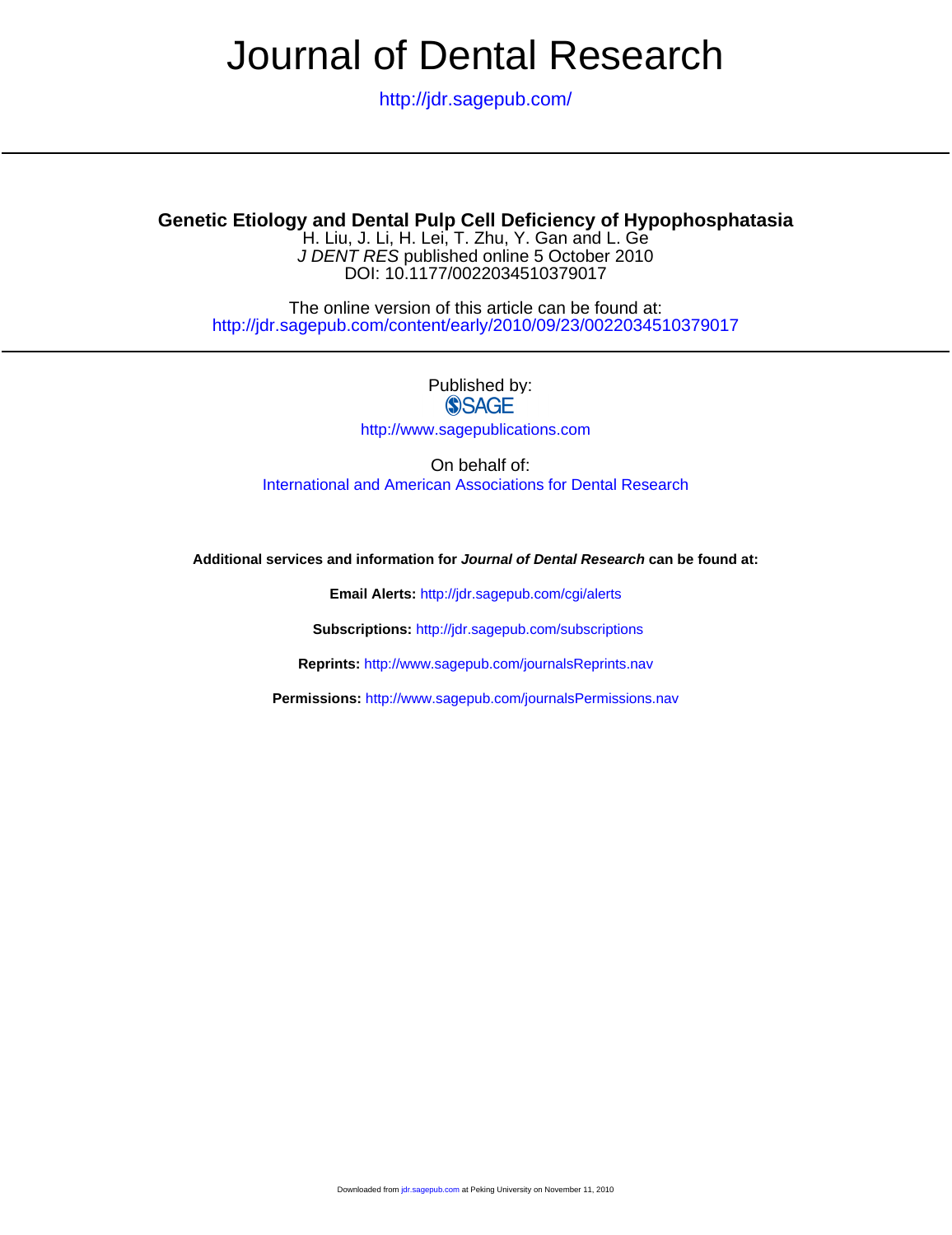## RESEARCH REPORTS

**Clinical** 

H. Liu<sup>1</sup>, J. Li<sup>1</sup>, H. Lei<sup>1</sup>, T. Zhu<sup>1</sup>, Y. Gan<sup>2</sup>, and L. Ge1 \*

<sup>1</sup>Department of Pediatric Dentistry, Peking University School and Hospital of Stomatology, Beijing, China; and <sup>2</sup>Central Laboratory, Peking University School and Hospital of Stomatology, Beijing, China; \*corresponding author, Zhongguancun South Avenue 22, Haidian District, Beijing 100081, China; gelh0919@yahoo.com.cn

*J Dent Res* X(X):xx-xx, XXXX

#### **ABSTRACT**

Hypophosphatasia is caused by mutations of the tissue-non-specific alkaline phosphatase (*TNSALP*) gene with deficiency of dentin structure. The aim of this study was to examine whether *TNSALP* mutation in dental pulp cells contributes to dentin dysplasia in hypophosphatasia. Mutation analysis showed that compound heterozygous mutations of *TNSALP* were identified in three hypophosphatasia patients, including 3 novel mutation sites. Exfoliated teeth from the patients showed abnormal dentin mineralization and loss of cementum, as assessed by ground sections and scanning electron microscope analysis. Dental pulp cells isolated from one of the patients showed a significantly reduced TNSALP activity and mineralization capacity when compared with those in dental pulp cells from the unaffected individuals. Our results suggested that dentin dysplasia in hypophosphatasia may be associated with the decreased mineralization ability of dental pulp cells.

KEY WORDS: hypophosphatasia, tissue-nonspecific alkaline phosphatase, gene mutation, dental pulp cells.

DOI: 10.1177/0022034510379017

Received November 13, 2008; Last revision May 21, 2010; Accepted May 24, 2010

A supplemental appendix to this article is published electronically only at http://jdr.sagepub.com/supplemental.

© International & American Associations for Dental Research

# Genetic Etiology and Dental Pulp Cell Deficiency of Hypophosphatasia

#### **INTRODUCTION**

Hypophosphatasia is an inherited disorder of bones and teeth, manifested by defective mineralization and a deficiency in alkaline phosphatase activity. Clinical manifestation varies from stillbirth without mineralized bone to early tooth loss without bone symptoms. Systemic phenotypes include osteochondral spurs protruding from the limbs, rachitic deformities of the chest, osteoporosis, and hypercalcemia (Kozlowski *et al*., 1976; Sinico *et al*., 2007). The typical oral manifestation of hypophosphatasia is premature loss of primary teeth. This defect prompted many affected individuals to seek dental care, when hypophosphatasia was subsequently diagnosed (Lundgren *et al*., 1991).

Dysplasia or aplasia of cementum was histologically observed in hypophosphatasia and has been proposed to be the primary reason for the early exfoliation of teeth (Bruckner *et al*., 1962: e1-Labban *et al*., 1991; Olsson *et al*., 1996; Hu *et al*., 2000). Irregular dentin calcification and enlarged pulp chambers were also observed in individuals with hypophosphatasia (Beumer *et al*., 1973; Jedrychowski and Duperon, 1979; Olsson *et al*., 1996).

The tissue-non-specific alkaline phosphatase (*TNSALP*) gene was identified to be the causative gene of hypophosphatasia (Taillandier *et al*., 2001; Watanabe *et al*., 2005; Michigami *et al*., 2005; Brun-Heath *et al*., 2005, 2007). TNSALP cleaves extracellularly to inorganic pyrophosphates (PPi) to release inorganic phosphate (Pi). Since Pi is required for hydroxyapatite crystallization, the ability of TNSALP to hydrolyze PPi to Pi is essential for mineralized tissue formation (Whyte, 1994; Mornet *et al*., 2001; Harmey *et al*., 2004).

Dental pulp cells are capable of differentiating into odontoblast-like cells with excreting extracellular matrix and forming mineralized nodules *in vitro* (Couble *et al*., 2000; Yokose *et al*., 2000). Isolation and culture of dental pulp cells from individuals with hypophosphatasia will help us to evaluate whether the dentin mineralization process was affected in hypophosphatasia.

In this study, to explore whether *TNSALP* alteration in dental pulp cells of hypophosphatasia contributed to dentin dysplasia, we examined the exfoliated teeth from persons with hypophosphatasia and analyzed genetic variations of the *TNSALP* gene in three Chinese children with hypophosphatasia. In addition, we assessed *TNSALP* activity in dental pulp cells of persons with hypophosphatasia.

#### Materials & Methods

The protocol for this study was approved by Peking University Health Science Center's Ethical Committee (IRB00001052–06060). Three unrelated Chinese children (aged 5-6 yrs), clinically diagnosed as having hypophosphatasia (Mornet, 2008), were included in this study with informed parental consent.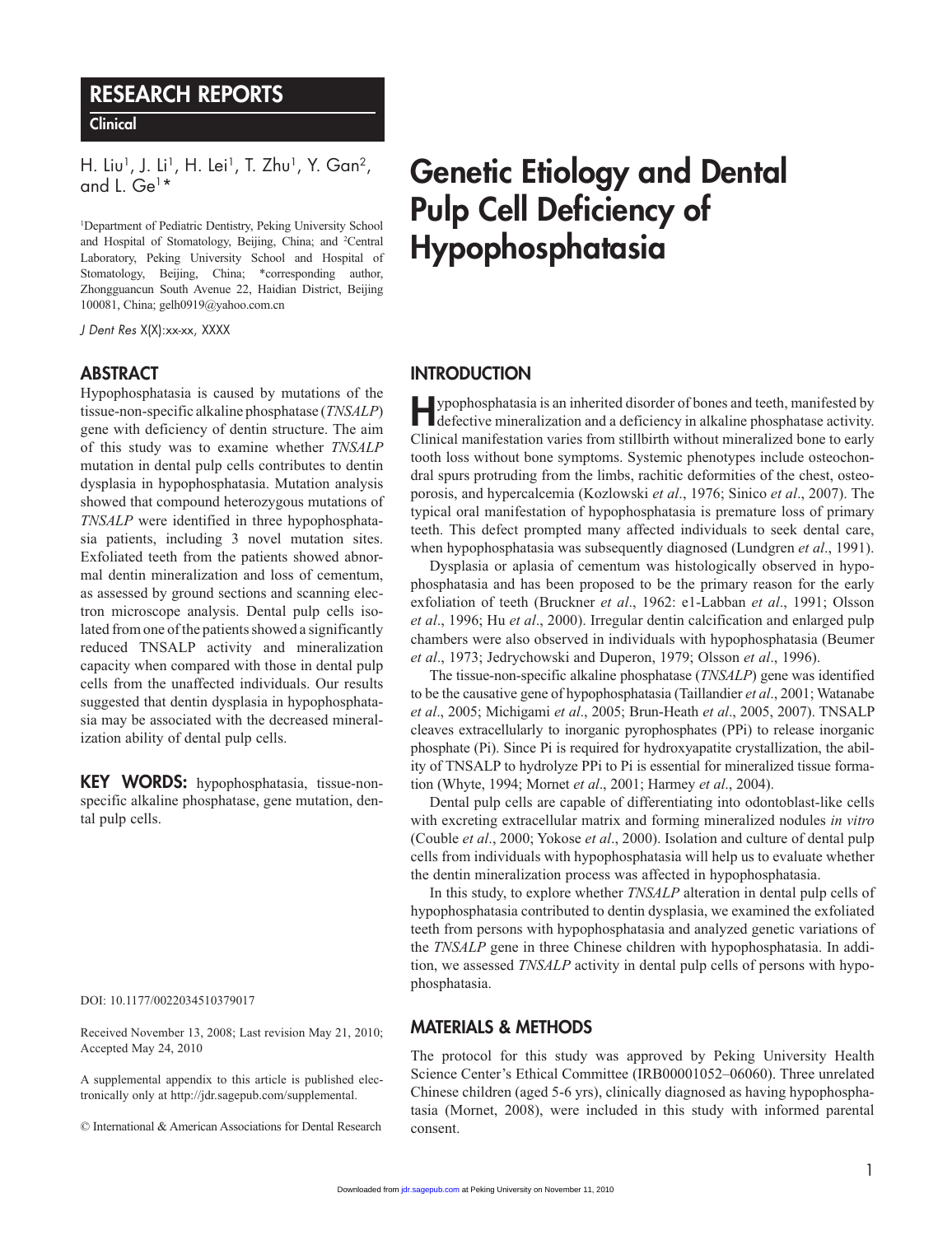#### Gene Mutation Analysis

The patients, their parents, and 112 unaffected individuals with no evidence of hypophosphatasia were examined for *TNSALP* gene mutation.

We collected 2 mL of peripheral blood from each individual. Genomic DNA was isolated from leukocytes by means of the QIAmp Blood Kit (Qiagen, Hilden, Germany). Twelve exons of the *TNSALP* gene were amplified by PCR with specific primers (Appendices 1, 2). The PCR products were sequenced by an autocycle sequencing method (Bioasia, Shanghai, China).

#### Ground Sections

The exfoliated upper primary central incisors from Patient I were used for ground sections. Avulsed primary central incisors from trauma were collected and used as controls. The teeth were cut along the long axis, and ground into sections of 80 to 100 µm in thickness. After dehydration in a graded ethanol concentration series, and clearing in xylene, the sections were sealed with neutral balsam, and examined by microscopy.

#### Scanning Electron Microscopy (SEM)

Tooth samples were fixed in 4% paraformaldehyde and ultrasonically cleaned for 30 min in 10% sodium hypochlorite solution, which was changed every 5 min and finally replaced by 0.9% sodium chloride. The samples were dried at 37°C for 24 hrs, then sputter-coated with gold. The root surfaces were observed under SEM, with 15.0 KV (S-4800, Hitachi, Tokyo, Japan).

#### Dental Pulp Cell Culture

The deciduous upper lateral incisors of Patient I were quite mobile and interfered with the making of the space maintainer and therefore were extracted. The dental pulp was isolated, and the apical 2 mm was discarded. The dental pulp was treated with 3 mg/mL type I collagenase (Sigma, St. Louis, MO, USA) and 4 mg/mL dispase (Sigma), washed, and cengtrifuged. The cells were cultured in alpha-MEM (GIBCO/BRL, Grand Island, NY, USA) supplemented with 10% FBS (Hyclone, Logan, UT, USA), 2 mM L-glutamine (Nacalai Tesque, Kyoto, Japan), 100 U/mL penicillin, and 100  $\mu$ g/mL streptomycin at 37°C in 5% CO<sub>2</sub>.

The retained deciduous incisors from three unaffected children (aged 5-6 yrs) were extracted for failure of exfoliation, and their dental pulp cells were isolated as controls.

#### Mineral Induction

To induce mineralization, we added 10 mM β-glycerophosphate (Fluka, St. Louis, MO, USA), 10−7M dexamethasone (Sigma), and 50 µg/mL L-ascorbic acid-2-phosphate (Sigma) to the culture medium. The cells were subjected to von Kossa staining 3 wks later for evaluation of mineralized nodule formation (Okabe *et al*., 2006).

#### Alkaline Phosphatase Activity Test

The dental pulp cells from the patient and unaffected children were cultured and collected at 100% confluence and 3 wks after confluence. The cells were rinsed 3x with PBS and subjected to lysis in 2 mL 0.1% Triton X-100 in 0.01 M PBS at 4°C overnight. The activities of alkaline phosphatase (ALP) in the lysates were measured with the ALP Kit (Biosino Bio-technology and Science Inc., Beijing, China) according to the manufacturer's instructions. Absorbance was measured at 405-nm wavelength with an auto analyzer system (Hitachi 7180, Tokyo, Japan). One unit of the activity was defined as the enzyme-liberated 1 µmol product/min at 37°C. Statistical significance of the differences was evaluated by the paired-samples *t* test.

#### **RESULTS**

#### Phenotype of Hypophosphatasia

All three patients showed premature loss of deciduous teeth. Patient I was of particular interest due to the patient's bone phenotype and 2 newly discovered mutations. The patient's height and weight at birth were within unaffected ranges (50 cm and 3.8 kg, respectively). It was found that the patient had 10 deciduous teeth lost at age 5 (Fig. 1a). Panoramic radiographs showed reduced alveolar bone, enlarged pulp chambers, and abnormal morphology of the unerupted first permanent molars. The enamel of the first permanent molars was very thin compared with that of unaffected controls. The occlusal surface of the crown was rough and granular, with uneven translucency (Fig. 1b). The patient had the deformity known as 'pigeon breast', but no respiratory complications. Radiographs of the patient's legs showed exostosis in the bilateral knee joints (Fig. 1c). The serum alkaline phosphatase levels of the patient, her mother, and father were 8 U/L, 20 U/L, and 48 U/L, respectively. The patient was the only affected one in her pedigree (Appendix 3).

Patient II and Patient III were also the only affected ones in their own pedigrees. These two patients suffered from premature loss of primary teeth as well, but without bone signs (see detail in the Table and Appendices 4,5).

#### *TNSALP* Gene Mutated in the Three Hypophosphatasia Patients

Six compound heterozygous mutations in the *TNSALP* gene were identified in the three patients. Each patient carried 2 mutations, 1 of paternal origin and 1 of maternal origin (Table). These nucleotide changes were not detected among 112 unrelated healthy individuals.

Of the 6 mutations identified, 3 are novel for *TNSALP* (Table). Of the 3 novel mutations, 1 was located within exon 10 and led to a predicted tyrosine to histidine amino acid change (Y371H); the other 2 were located at exon-intron junction regions (intron 9, 997+1 G>T and intron 5, 472+1 G>A). Patient I carried 2 of the 3 novel mutations, located in exon 10 and intron 9, respectively.

#### Characteristics of Teeth from Hypophosphatasia **Patients**

Ground sections revealed that there was no cementum structure on the root surface of the hypophosphatasia patient. The Tomes' granular layer, which is located near the end of dentinal tubules,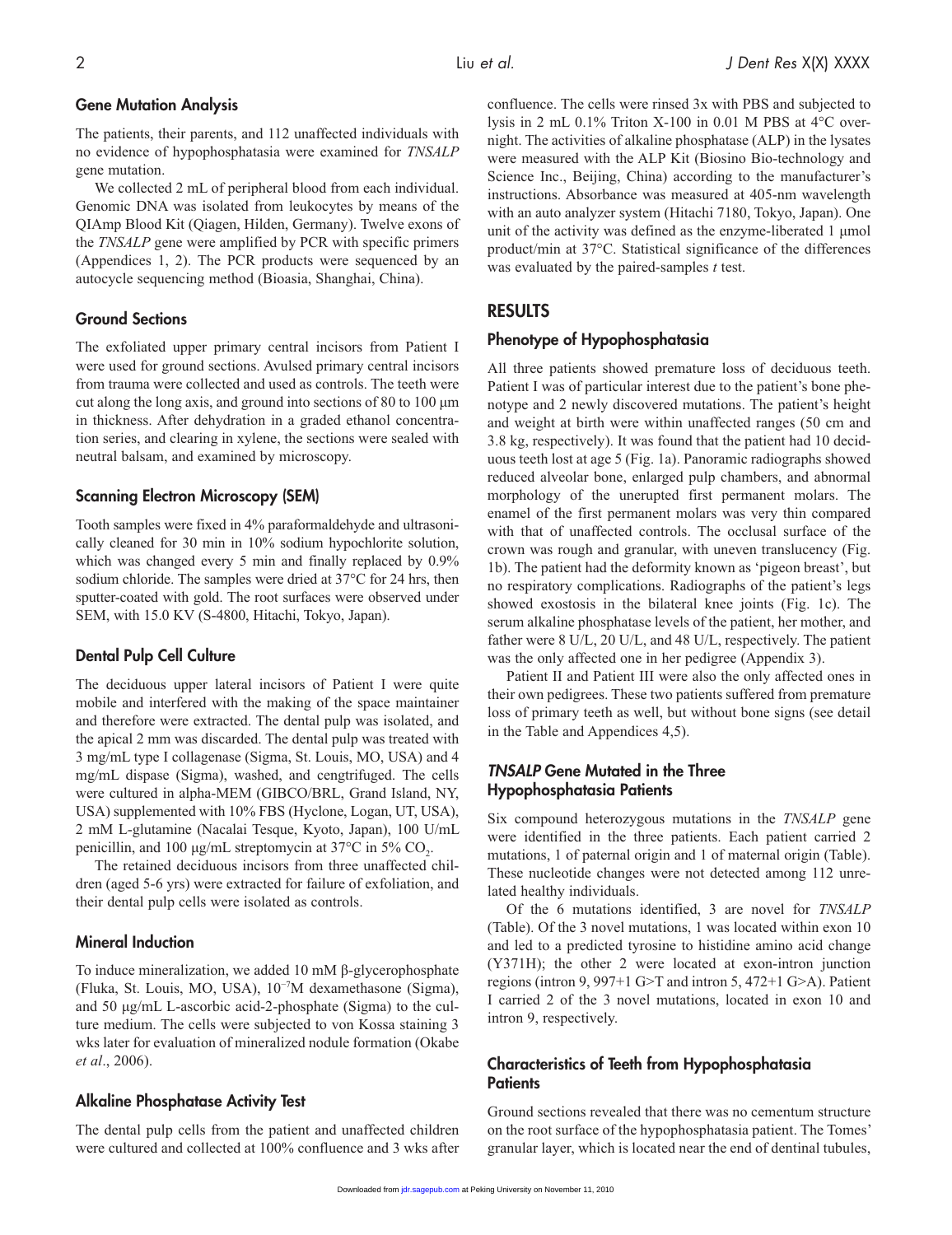

Figure 1. Clinical features of Patient I. (a) Intra-oral photograph of Patient I at 5 yrs old, showing premature exfoliation of primary teeth. (b) Panoramic radiograph of Patient I at 5 yrs old, showing reduced alveolar bone, enlarged pulp chambers, and abnormal morphology of unerupted first permanent molars. (c) Radiograph showing exostosis in the bilateral knee joints in Patient I at 5 yrs old.

was much thicker when compared with that of the healthy children (Figs. 2a, 2b). Interestingly, at the middle regions of the patients' tooth crowns, the terminus of dentinal tubules close to the dentin-enamel junction (DEJ) appeared as a dark granular region (Figs. 2c. 2d). SEM showed that the root surface structure of the patient was partially missing, while the root surfaces of unaffected children were smooth and homogenous (Figs. 2e, 2f).

#### Decrease of TNSALP Activity and Mineralization of Dental Pulp Cells from the Hypophosphatasia Patient

Dental pulp cells isolated from the patient and an unaffected child showed fibroblast-like morphology. No obvious morphological differences were observed between the cells from the hypophosphatasia patient and the unaffected child.

The TNSALP activity of the dental pulp cells from the unaffected children was dramatically increased at 3 wks postconfluence, while the TNSALP activity of the dental pulp cells from the patient failed to show any increase. The level of TNSALP activity in the patient's dental pulp cells was 10 times lower than that of the unaffected children  $(p < 0.01)$  (Fig. 3a). Von Kossa staining revealed the presence of mineralized nodules in dental pulp cells when cultured under osteo/odontogenicinductive conditions. However, there were fewer, and smaller, mineralized nodules in the cells from the patient compared with those from the unaffected children (Figs. 3b, 3c).

#### **DISCUSSION**

In the present study, we found 6 compound heterozygous mutations in 3 unrelated hypophosphatasia patients and observed disturbances of dentin structures in these patients. Dental pulp cells isolated from the patient with 2 novel mutations showed lower TNSALP activity and lower capacity for forming mineralized nodules, which may contribute to dentin dysplasia.

Patient I possessed a novel missense mutation of exon 10 and a novel mutation of an exon-intron junction (intron 9, 997+1G>T). The novel mutation within exon 10 led to a predicted tyrosine to histidine (Y 371H), located in the 12-Å sphere around the phosphate group at an active site of TNSALP (Le Du and Millán, 2002). The active site is the center of catalytic activity of TNSALP. Although severe forms of hypophosphatasia usually develop if missense mutations locate within the 15-Å sphere around the phosphate group of TNSALP, there are exceptions whereby several missense mutations within this region showed only moderate hypophosphatasia (Mornet *et al*., 2001). The current novel missense mutation of exon 10 may be another case of the exceptions, due to the fact that patient I did not show severe clinical symptoms.

Patient I showed the most relatively severe clinical manifestations among the three affected individuals in this study. Theoretically, mutations in the exon-intron junction may affect RNA splicing and lead to accumulation of abnormal transcripts and reduction of protein expression (Barese *et al*., 2005; Vetrini *et al*., 2006). The mutation located at this patient's exon-intron junction region (intron 9, 997+1G>T) may combine with the mutation in exon 10 to produce aberrant functional TNSALP. Thus, this patient may have the most severe clinical manifestations among the three affected individuals in this study.

In the present study, the activity of TNSALP of the dental pulp cells from Patient I was significantly lower than that of the dental pulp cells from the unaffected children. Previous study showed that dental pulp cells stop proliferation to differentiate once the cells reach confluence, and then TNSALP activity begins to increase continually and reaches the peak at 2 to 3 wks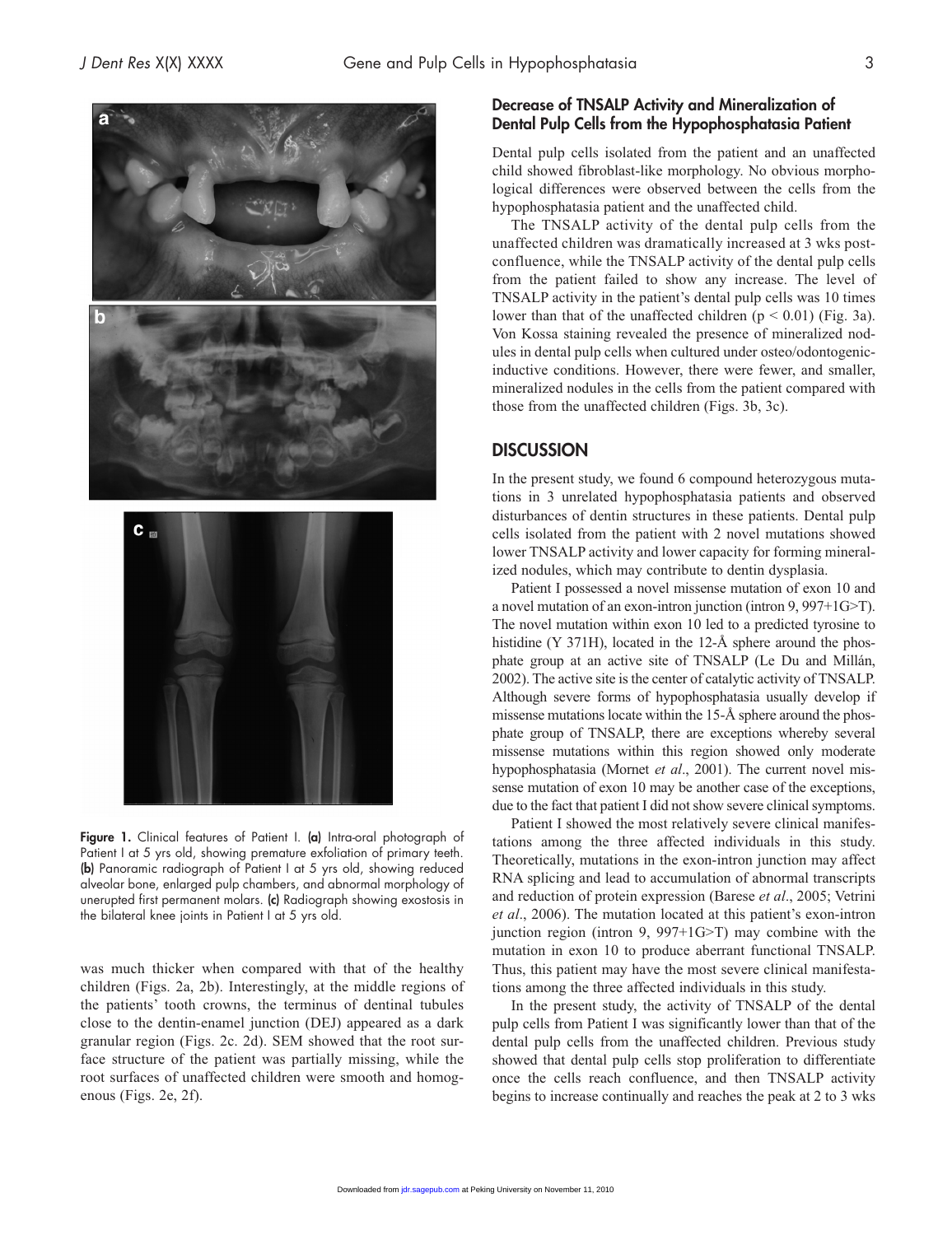Table. Clinical and Genetic Features of the Three Patients in This Study

| Patients     | Tooth<br>Loss | Pigeon<br>Chest | Exostosis | Short<br>Stature |                                                  | Mutation | Type                       | References            |
|--------------|---------------|-----------------|-----------|------------------|--------------------------------------------------|----------|----------------------------|-----------------------|
|              |               |                 |           |                  | Nucleotide                                       | Origin   |                            |                       |
|              | $^{++}$       | $+$             | $\ddot{}$ | $^{+}$           | $997+1G > T$<br>(intron9)                        | Father   | Splice junction alteration | Novel                 |
|              |               |                 |           |                  | $1162$ T>C<br>(exon10)                           | Mother   | Mis-sense mutation         | Novel                 |
| Ш            | $++$          |                 |           | $\ddot{}$        | $472 + 1G > A$<br>(intron5)                      | Mother   | Splice junction alteration | Novel                 |
|              |               |                 |           |                  | 1120G>A<br>$\left(\frac{\text{exon}}{10}\right)$ | Father   | Mis-sense mutation         | Versailles lab. 2004* |
| $\mathbb{H}$ | $^{+++}$      |                 |           | $^{+}$           | 668G>A<br>(exon7)                                | Mother   | Mis-sense mutation         | Mumm et al. (2002)**  |
|              |               |                 |           |                  | 1120G>A<br>$\left  \text{exon } 10 \right $      | Father   | Mis-sense mutation         | Versailles lab. 2004* |

\*From http://www.sesep.uvsq.fr/Database.html.

\*\*From Mumm *et al*. (2002).



Figure 2. Microstructural changes in the teeth from hypophosphatasia patient compared with those from unaffected children. Ground sections of the teeth at the middle third region of roots (100X) from (a) unaffected children and (b) hypophosphatasia patients revealed that there are resorbed lacunae at the root surfaces of the patients, and Tomes' layer was abnormally thick with no apparent cementum structure. Ground sections of the teeth at the labial middle region of crowns (400X) from (c) unaffected children and from (d) hypophosphatasia patients showed that the terminus of dentinal tubules close to the DEJ in the patients displays a dark granular unmineralized region. SEM images of the root surfaces (30X) of teeth from (e) unaffected children and from (f) hypophosphatasia patients revealed that the root surface of the unaffected control is smooth and homogenous, while the surface structure of the patient was partially missing. Abbreviations: T, Tomes' layer; D, dentin; C, cementum; E, enamel; DEJ, dentino-enamel junction.



Figure 3. TNSALP activity and mineralization ability of dental pulp cells from a hypophosphatasia patient. (a) TNSALP activity of dental pulp cells from patient I was comparable with that of unaffected children when cells reached confluence, but was significantly lower than that of unaffected children at 3 wks after confluence.  $N = 3$ . Von Kossa staining of dental pulp cells from (b) unaffected children and from (c) hypophosphatasia patient I showed that nodules formed in the patient were fewer and smaller than those of the unaffected children. Abbreviations: C, complete confluence; 3W, 3 wks after confluence.

after confluence (Liu *et al*., 2005). TNSALP activity peaks coinciding with the onset of mineralization (Suri *et al*., 2008) and cleaves inorganic pyrophosphates (PPi) extracellularly, with release of inorganic phosphate (Pi), which is essential for hydroxyapatite crystallization (Whyte, 1994; Mornet *et al*., 2001). Defects in TNSALP activity lead to increased levels of pyrophosphate and influence the mineralization process. Consistently in our study, the decrease of TNSALP activity in the dental pulp cells from the patient actually led to reduced mineralization as detected by von Kossa staining. Our results provided evidence to support the hypothesis that mutations of *TNSALP*